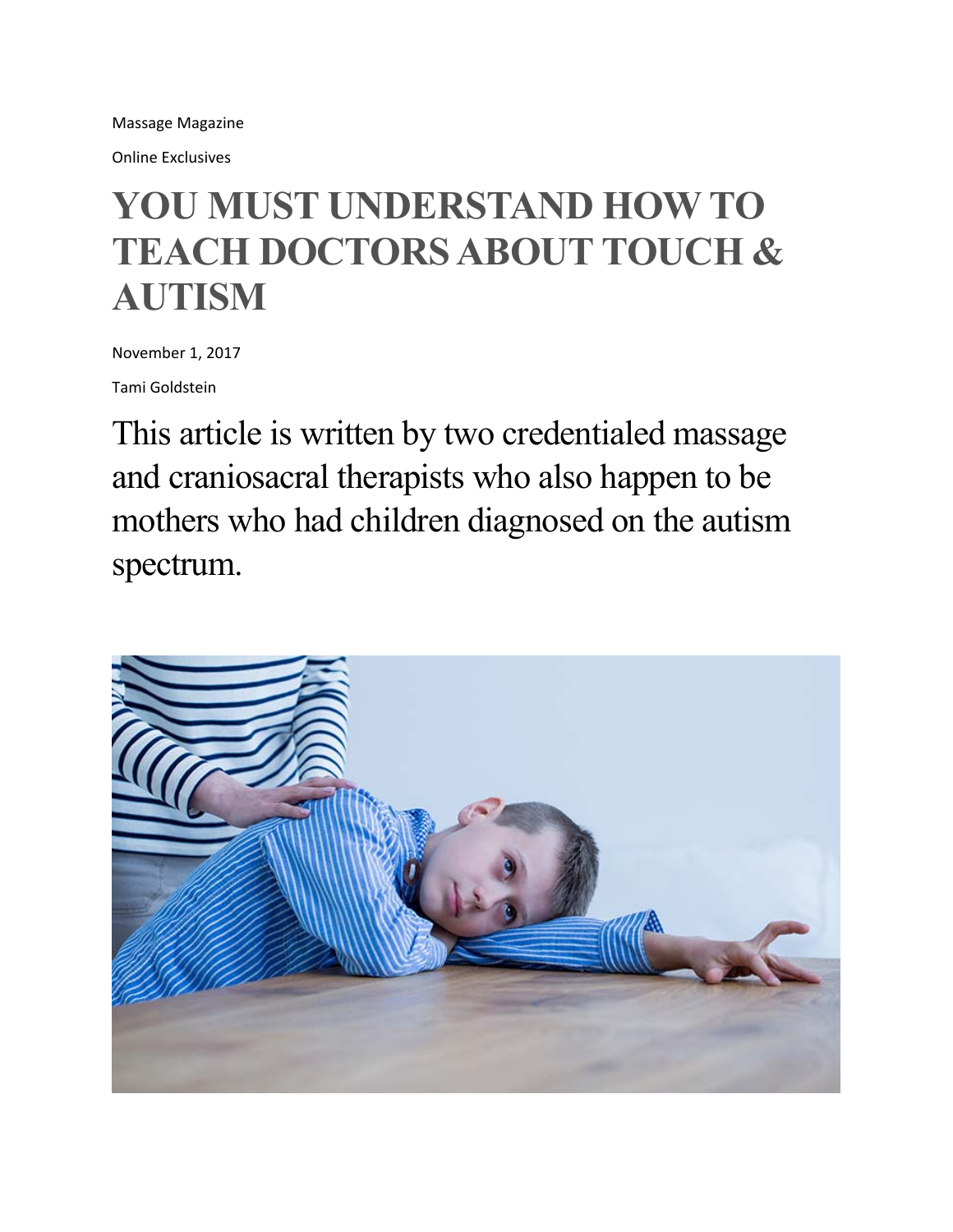We were both able to find and provide true and lasting relief and healing for our children.

While we both went down all the mainstream paths with little to no results, we also ventured off the beaten path to find out a sacred truth: It is possible to heal our children.

Do you remember the term *refrigerator mom*? Once upon a time, before autism became a full spectrum of various degrees—and before the world knew what it was at all because the number of children with this diagnosis was so much less—came a man in 1960 named Leo Kanner, M.D.

Kanner coined the term refrigerator mom to describe mothers who simply were not capable of teaching their children proper emotions or compassion.

This marked the pinnacle view of autism as faulty parenting and hopelessness for improvement. The hands-on recommendation was Applied Behavioral Analysis (ABA), developed by Ivar Lovaas, Ph.D., which is the oldest, most-researched therapy that works on behavior modification.

However, it does not provide recovery.

### Tunnel Vision

When it comes to autism spectrum, the range is so wide that it becomes difficult to navigate. If you've met one child with autism, then *you know one child with autism*. The way each child presents with their symptoms is nothing like the next child with the same or similar diagnosis.

Why then is it that for every different child out there, the treatments prescribed are always the same?

We have found in our experience that doctors and therapists who are in the mainstream are only taught to help the situation that is current with our children.

All of a sudden, your appointed ABA therapist or board certified behavioral analyst has more of a say so in your home than you do as the parent. Medication is usually the first recommendation.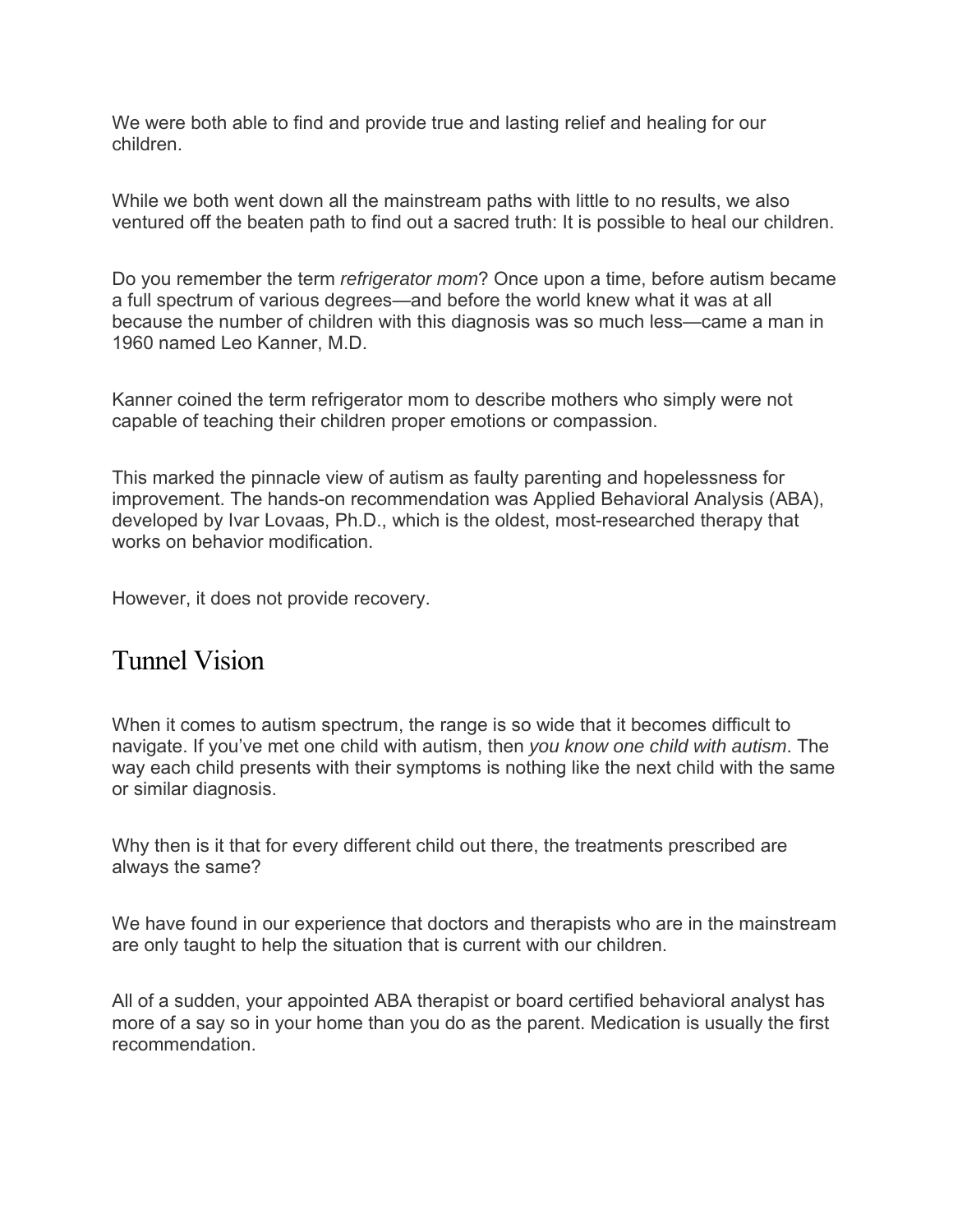Medicine is coupled with your standard protocol: ABA therapy, physical therapy, occupational therapy or speech therapy, and these are your only offerings as resources to help your child function to their

best of their current ability.

In the experience of these authors, very few caregivers offer hope that your child can thrive and heal in full from their original autism spectrum diagnosis.

Many doctors have tunnel vision and only see the child as they are that day and have no insight into where they could be if some integrative therapies were employed.

The first six months following my daughter's ASD diagnosis, we tested everything possible for our child; blood, urine, saliva and stool.

We employed intensive daily ABA therapy (four hours each day, along with a very restricted diet). This also was coupled with speech therapy for her speech apraxia diagnosis that was already in progress.

In six months with all this prescribed therapy, her development improved a measly three months over six months' time. Can you imagine the disappointment to realize with all these intense therapies and doing everything we were told to do our child barely improved at all?

Then we found Upledger CranioSacral Therapy.

## Nothing Short of a Miracle

To my amazement, within just two weeks of beginning our first session, my child began speaking! She tested out of having speech apraxia within that first month of adding this in to our protocol.

To top this off, in her follow-up six-month evaluation at the same Developmental Pediatricians office, only adding in CranioSacral Therapy and keeping everything else, such as diet, the same, her development came up 14 months over the following sixmonth time period.

The developmental pediatrician actually said, "Well, this is nothing short of a miracle."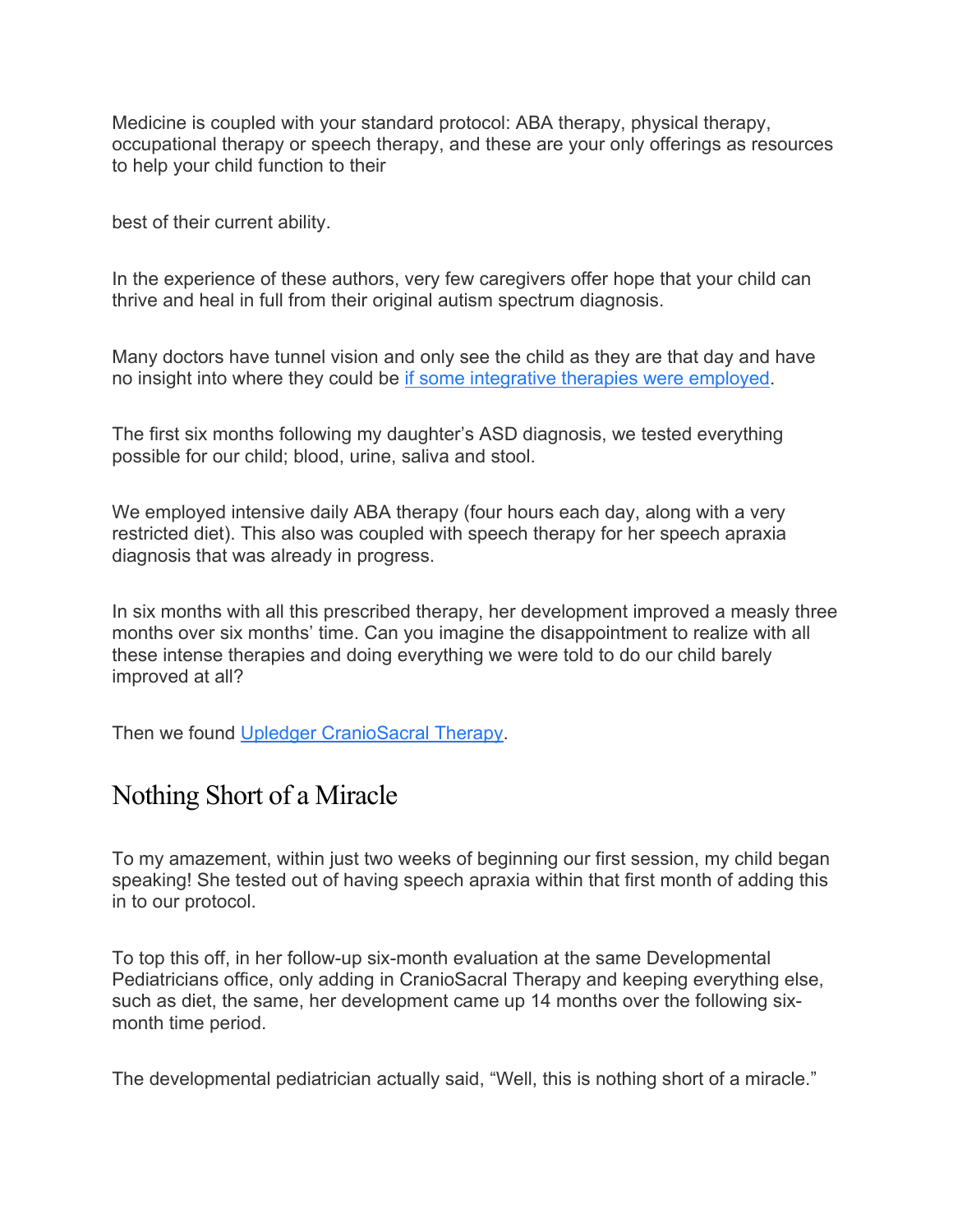A few months after this, we pulled our child out of the ABA school and allowed her to engage in a school with typically developing children. She thrived from those peer models. I am honored to announce that in less than a full year later at our next evaluation, our autism spectrum diagnosis was officially removed.

## Eye-Openers

The same developmental pediatrician this time said, "This rarely to never happens. You need to take your miracle and know that everything you're doing is working."

With this information and results in hand, we now need to know how to begin to dialogue our experience and insight into this amazing life-changing therapy to medical professionals. We must start with the ones who would listen.

What drives the process and leads to recovery, even among doctors, is how much skin they have in the game: A doctor with a child on the autism spectrum is still a parent first. It is this parental connection and understanding of their own child that opens the door for therapies like CranioSacral Therapy.

#### These doctors are most helpful and easy to network with.

The others are those doctors who have seen in their practice the unimaginable improvements that go beyond what they have ever been taught to believe about a child recovering from autism. The children they see for themselves who were previously thought to have no chance to ever recover who have vastly improved from their initial autism diagnosis.

Those children are the eye openers for the medical field.

In order to network with doctors effectively, I memorize a dialogue of a few explanations regarding CranioSacral Therapy. I first develop and memorize a news-byte version, accurate but very general.

If they are open to this, I go into what I call the cocktail version. It's deeper than the news byte but not quite to the medical version.

You must watch their eyes and read their body language. If they continue to be open, then there is the deeper version I go into a with a bit more detailed medical backed with facts version when I have a doctor that's engaged and open.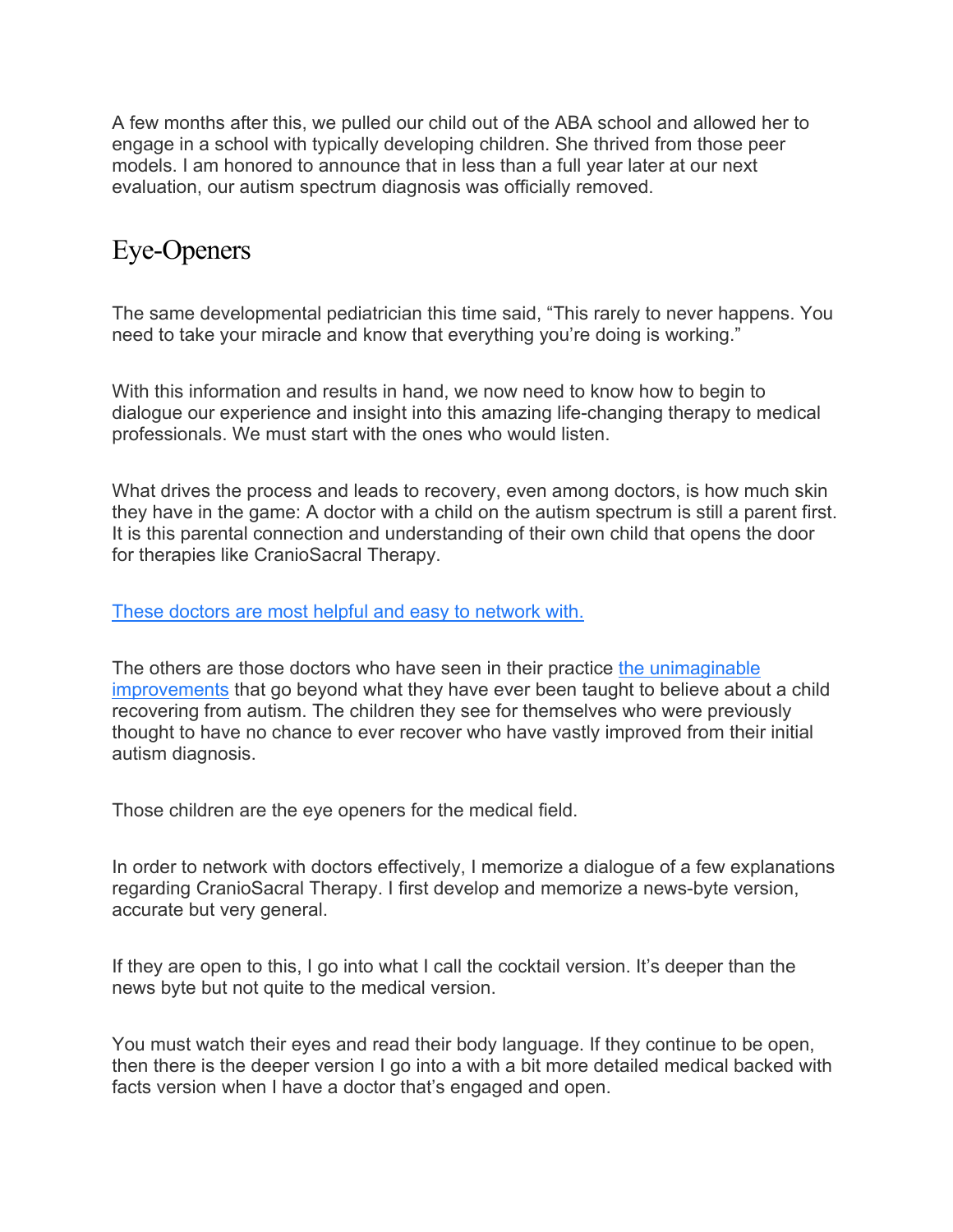Education is the key, even for doctors. Offering a session allows them to experience CranioSacral Therapy themselves and gives me another opportunity to provide information and resources.

# Hope is the Driving Force

I had the opportunity to educate Dr. Geoffrey Bouc, M.D., about craniosacral therapy. I asked him why he now recommends craniosacral therapy for an individual with autism, and he said," It is an invaluable part of recovery and maximizing potential function."

More education is needed for therapists, parents and health care providers into the amazing benefits that some of these integrative therapies can provide. A child on the spectrum has an incredibly sensitive body.

This includes but is not limited to toxins, environmental toxins, foods, biomedical enhancements and also this includes energy.

Their bodies are also sensitive to energy. Working with the subtle body can create opportunities for their bodies to heal in ways that most have never given any attention to.

Know this one truth: Our children can thrive in their lives and hope must the driving force in your search.

#### **About the Authors**



**Tami A. Goldstein, W.L.M.T., C.S.T.,** is certified in Upledger CranioSacral Therapy and therapeutic massage. She is an advocate, speaker, and educator on autism and bodywork for autism. She's the international award-winning author of the book *Coming Through the Fog*, an autism recovery and a contributing author in *Cutting Edge Therapies for Autism* (2014 Edition). She wrote "CranioSacral Therapy Applications for Autism for the November 2017 issue of *MASSAGE*